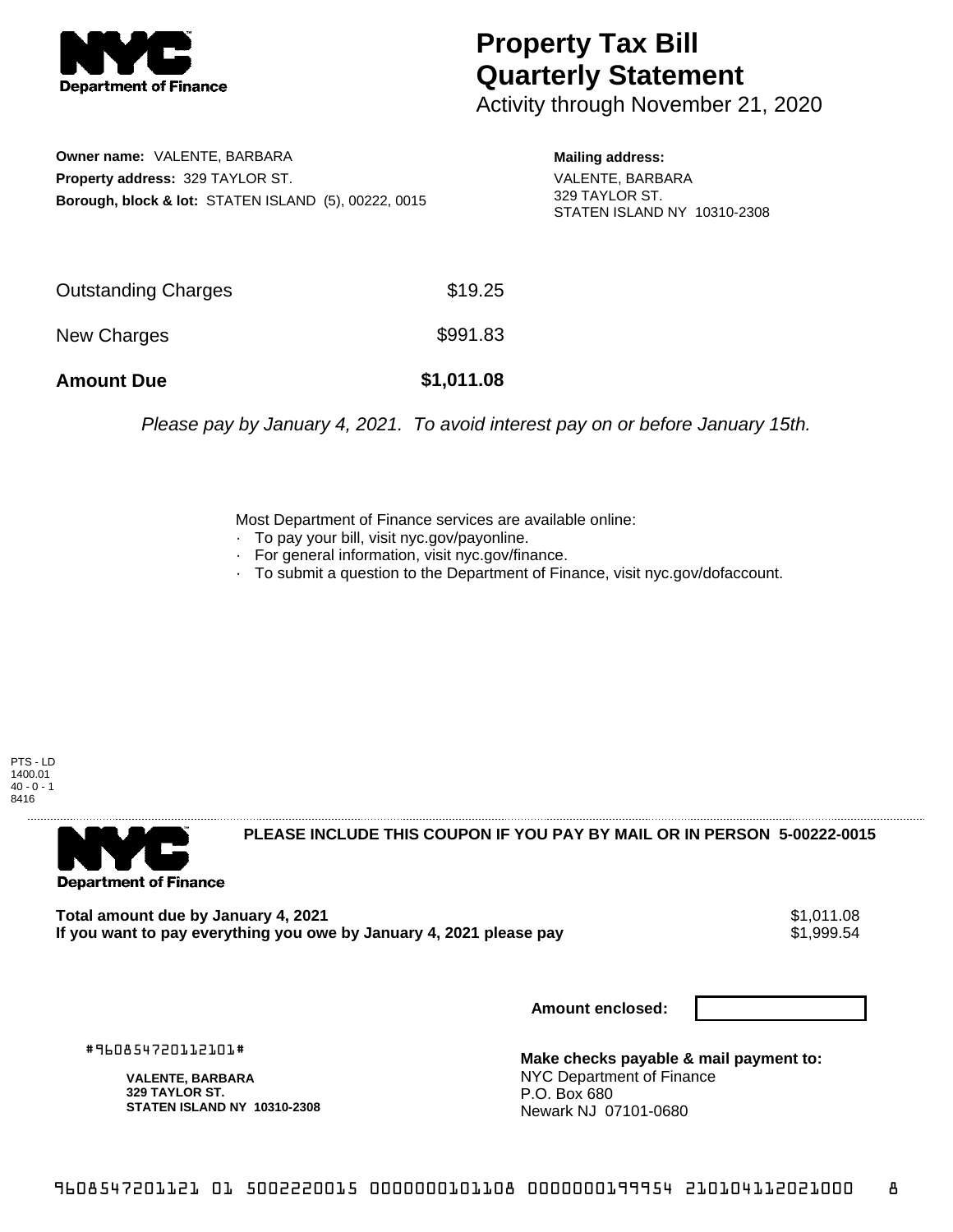

| <b>Billing Summary</b>                                                     | <b>Activity Date Due Date</b> | Amount       |
|----------------------------------------------------------------------------|-------------------------------|--------------|
| Outstanding charges including interest and payments                        |                               | \$19.25      |
| Finance-Property Tax                                                       | 01/01/2021                    | \$1,004.25   |
| Adopted Tax Rate                                                           |                               | $$-12.42$    |
| <b>Total amount due</b>                                                    |                               | \$1,011.08   |
| <b>Tax Year Charges Remaining</b><br><b>Activity Date</b>                  | <b>Due Date</b>               | Amount       |
| Finance-Property Tax                                                       | 04/01/2021                    | \$1,004.25   |
| <b>Adopted Tax Rate</b>                                                    |                               | $$-12.42$    |
| Total tax year charges remaining                                           |                               | \$991.83     |
| If you want to pay everything you owe by January 4, 2021 please pay        |                               | \$1,999.54   |
| If you pay everything you owe by January 4, 2021, you would save:          |                               | \$3.37       |
| How We Calculated Your Property Tax For July 1, 2020 Through June 30, 2021 |                               |              |
|                                                                            | Overall                       |              |
| Tax class 1 - Small Home, Less Than 4 Families                             | <b>Tax Rate</b>               |              |
| Original tax rate billed                                                   | 21.1670%                      |              |
| New Tax rate                                                               | 21.0450%                      |              |
| <b>Estimated Market Value \$410,000</b>                                    |                               |              |
|                                                                            |                               | <b>Taxes</b> |
| <b>Billable Assessed Value</b>                                             | \$20,376                      |              |
| <b>Taxable Value</b>                                                       | \$20,376 x 21.0450%           |              |
| <b>Tax Before Abatements and STAR</b>                                      | \$4,288.16                    | \$4,288.16   |
| Basic Star - School Tax Relief                                             | $$-1,410.00$                  | $$-296.00**$ |
| Annual property tax                                                        |                               | \$3,992.16   |
| Original property tax billed in June 2020                                  |                               | \$4,017.00   |
| <b>Change In Property Tax Bill Based On New Tax Rate</b>                   |                               | $$ -24.84$   |

Please call 311 to speak to a representative to make a property tax payment by telephone.

## **Home banking payment instructions:**

- 1. **Log** into your bank or online bill pay website.
- 2. **Add** the new payee: NYC DOF Property Tax. Enter your account number, which is your boro, block and lot, as it appears here: 5-00222-0015 . You may also need to enter the address for the Department of Finance. The address is P.O. Box 680, Newark NJ 07101-0680.
- 3. **Schedule** your online payment using your checking or savings account.

## **Did Your Mailing Address Change?**

If so, please visit us at **nyc.gov/changemailingaddress** or call **311.**

When you provide a check as payment, you authorize us either to use information from your check to make a one-time electronic fund transfer from your account or to process the payment as a check transaction.